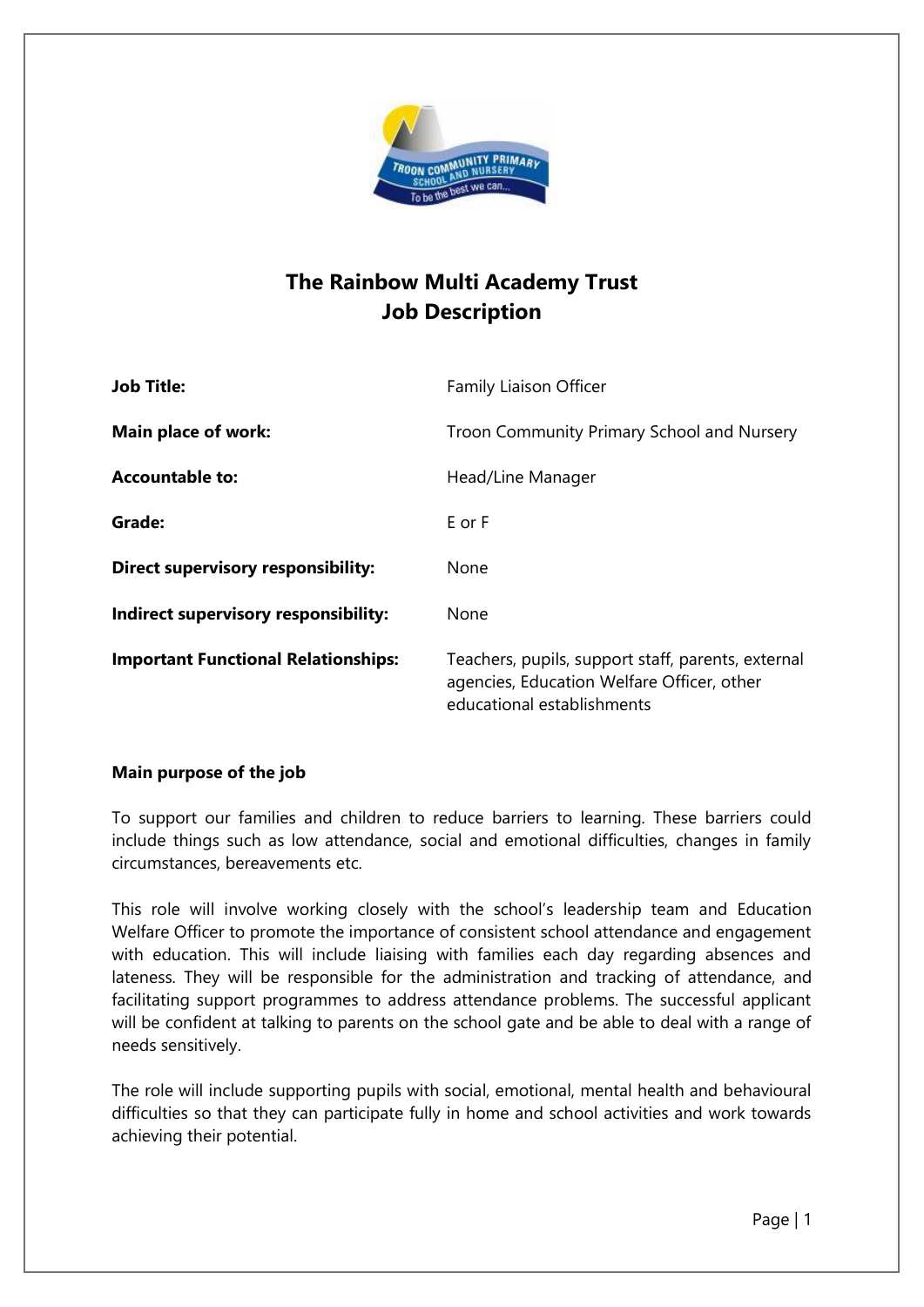## **Duties and responsibilities:**

- 1. Through liaison with the School Office analyse findings and reporting on trends and patterns of attendance.
- 2. Be an initial 'port-of-call' for parents first thing in the morning and after school and liaise fully with class teachers and the Leadership Team
- 3. To develop policies on attendance in partnership with the school's Leadership Team.
- 4. To develop procedures and strategies to support the management of attendance.
- 5. Work in partnership with the Leadership Team to set targets and evaluate the success of support initiatives with regard to school attendance problems.
- 6. To work with the Leadership Team, SENDCo, teaching staff and the relevant advisers in order to review and monitor school policies and processes relating to attendance management, ensuring adherence to DfES guidelines and consideration of the success of the school's policies and processes.
- 7. To work with the Leadership Team, SENDCo, teaching staff, LA and external agencies to monitor and evaluate attendance and punctuality data and to promote, review and monitor success of the school policies and initiatives to improve the attendance and punctuality of students where this is of concern.
- 8. To ensure the utmost confidentiality with regard to all registration and attendance data and information
- 9. To audit and monitor attendance for the school in general and for groups including year groups, SEN pupils, Travellers and other ethnic minority group.
- 10. To work in partnership with external agencies including EWO and Devon and Cornwall constabulary in promoting strategies and initiatives dealing with attendance.
- 11. To draft and send out the appropriate correspondence to parents/guardians regarding the non-attendance of pupils. Some of these tasks will be undertaken in liaison with the school administration team.
- 12. To network with internal and external health/support agencies on a regular basis. To liaise with a range of health and support agencies with a view to seeking advice and support on behalf of students with specific concerns which may affect their attendance at school, under the direction of a member of the school leadership team.
- 13. To offer support to families as requested by individuals or where there are concerns for a student's wellbeing in order to identify underlying issues affecting students' attendance, and to pass on information to parents and members of the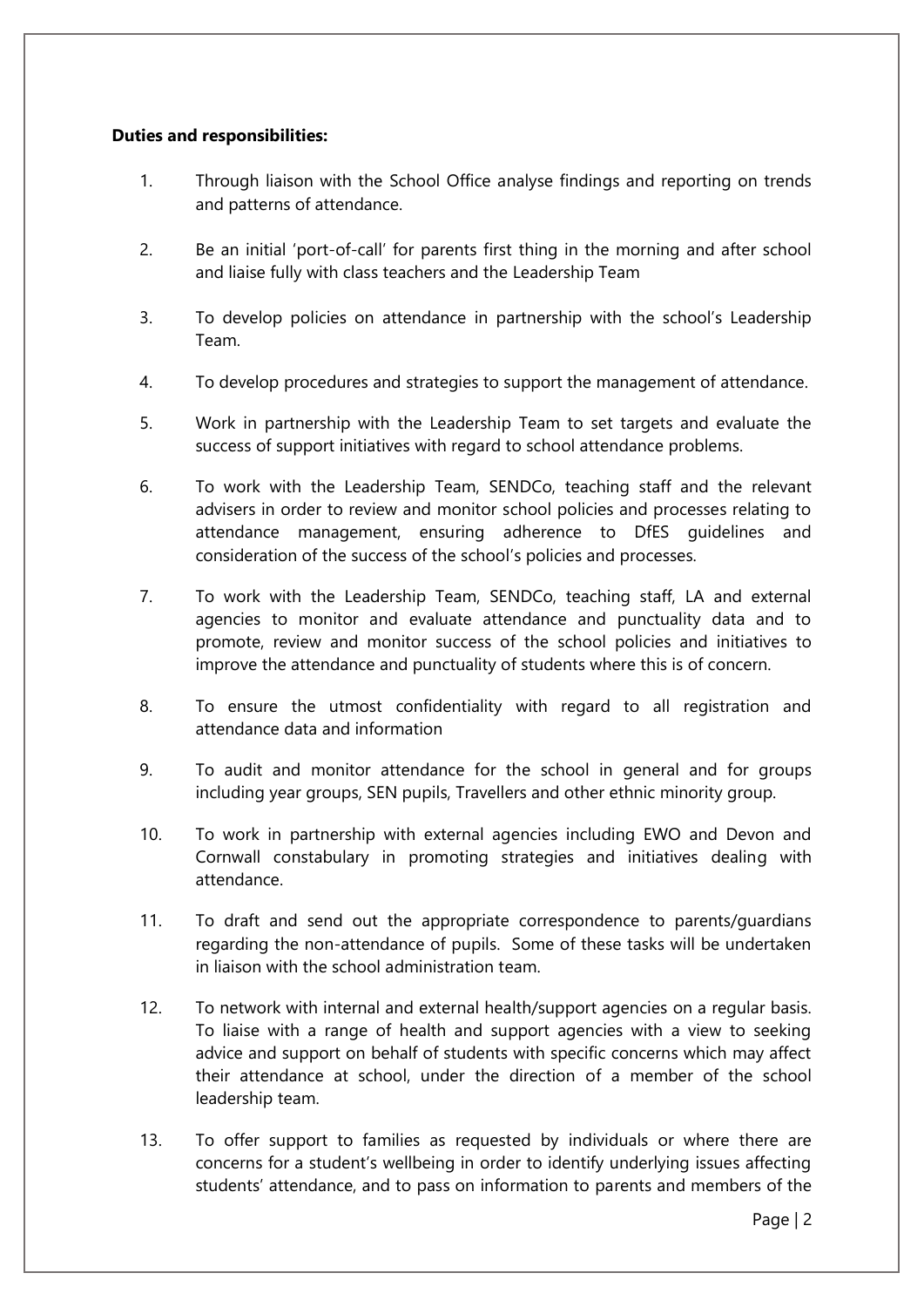pastoral team as appropriate and in accordance with the school's pastoral policies and procedures.

- 14. To advise on counselling and other support for families as appropriate.
- 15. To be aware of and adhere to applicable rules, regulations, legislation and procedures including the School's Equal Opportunities Policy and Code of Conduct, national legislation (including Health and Safety, Data Protection).
- 16. To coordinate the assistance of families in developing knowledge, skills and positive attitudes. To take into account the learning support involved to aid the families to learn together as effectively as possible.
- 17. To establish supportive relationships within the families and to encourage acceptance and inclusion of all aspects of learning.
- 18. To encourage social integration and individual development within the families.
- 19. To develop methods of promoting and reinforcing families' self-esteem and confidence.
- 20. To assist in preparing, using and maintaining relevant learning resources.
- 21. To accompany families on appointments, parenting groups, learning visits etc.
- 22. To support parents and pupils during transition to different settings.
- 23. To promote and facilitate learning opportunities: Family Learning etc
- 24. To assist in the sustainable development of activities at appropriate sites and acquire funding as necessary.
- 25. To assess, monitor and record family progress, health, behaviour and general wellbeing. To feedback any information (including concerns) regarding the wellbeing and learning needs of families to the Head.
- 26. Work in partnership with the support staff who provide additional support for pupils with EAL. Liaise with the Equality & Diversity Team as and when required.
- 27. To be aware of confidential issues linked to home-family/Teacher/school work and to ensure the confidentiality of such sensitive information.
- 28. To remain aware and work within all relevant working practices, policies and procedures.
- 29. To attend TAC meetings for children ( and lead once training complete) and liaise with class teacher, leadership team and outside agencies
- 30. To be aware of and work in accordance with the relevant child protection policies and procedures, and to raise any concerns relating to such procedures which may be noted during the course of duty.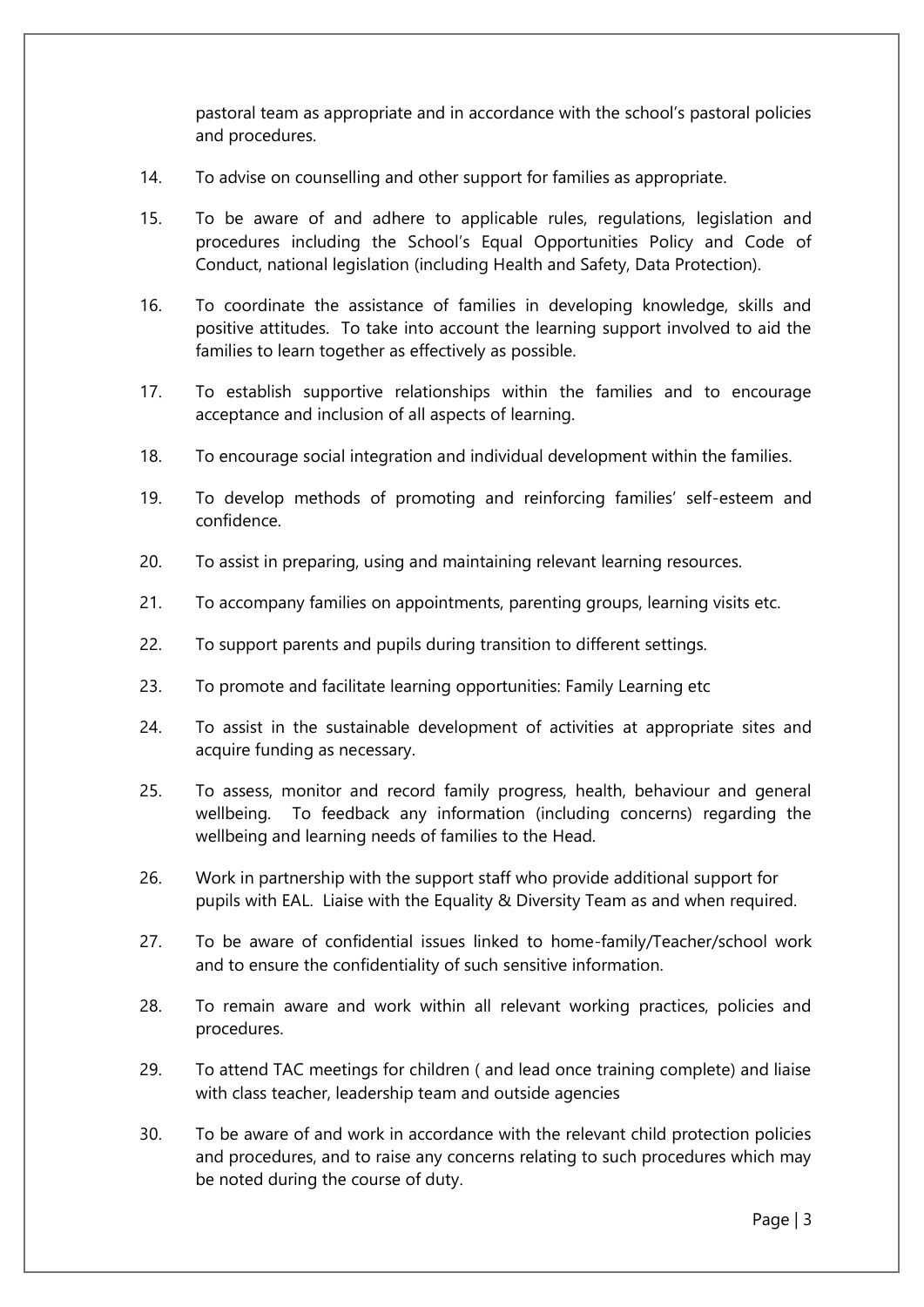- 31. To maintain confidentiality of information acquired in the course of undertaking duties.
- 32. To be responsible for your own, continuing self-development, undertaking training, to attend meetings and Professional Development as required.
- 33. To undertake other duties appropriate to the grading of the post as required.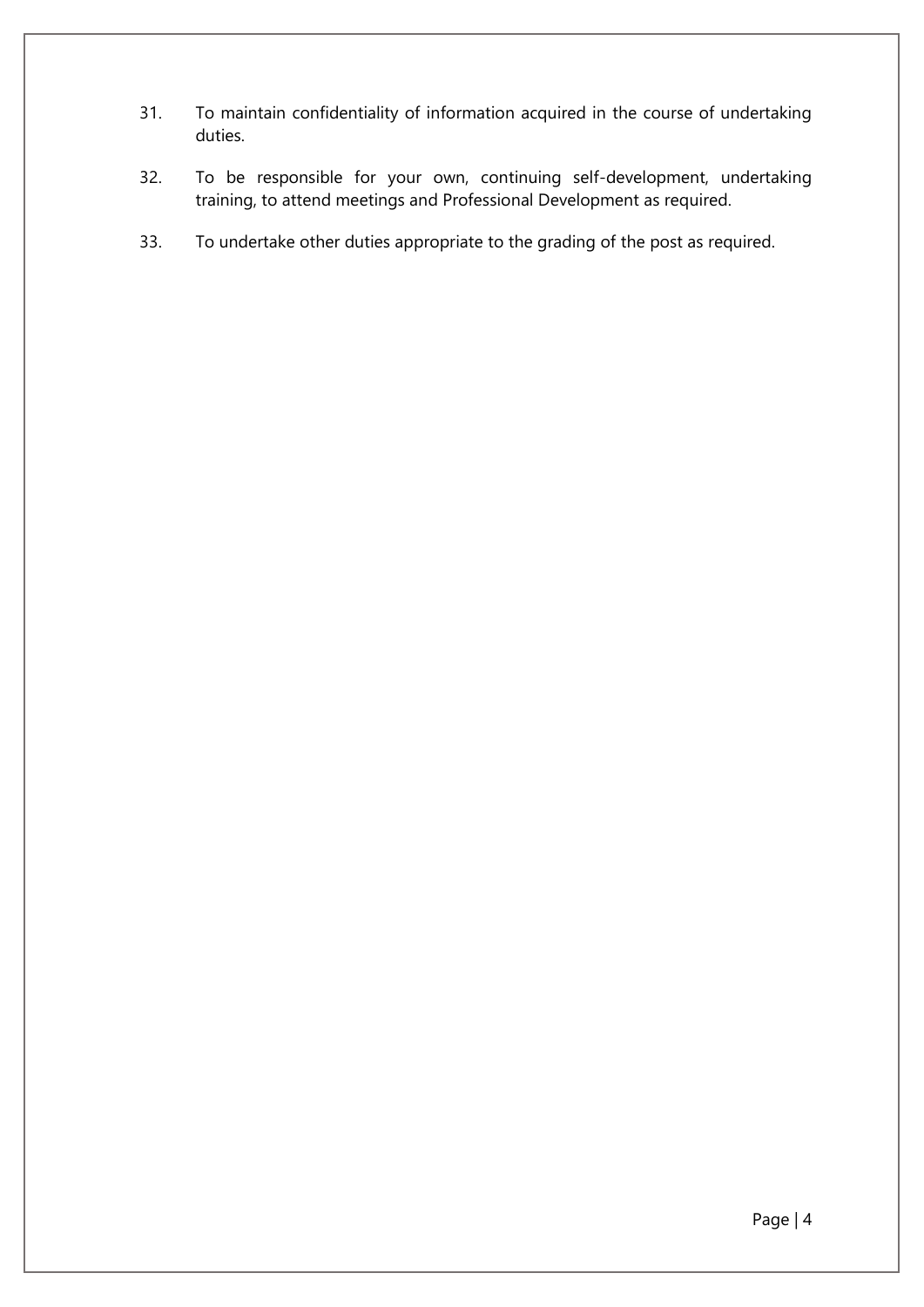## **Person specification**

| <b>Attributes</b>                              | <b>Essential</b>                                                                                                                                                                                                                                                                                                                                                                         | <b>Desirable</b>                                                                                                                                                                                                                                                                                                                                                                        | <b>How identified</b>                           |
|------------------------------------------------|------------------------------------------------------------------------------------------------------------------------------------------------------------------------------------------------------------------------------------------------------------------------------------------------------------------------------------------------------------------------------------------|-----------------------------------------------------------------------------------------------------------------------------------------------------------------------------------------------------------------------------------------------------------------------------------------------------------------------------------------------------------------------------------------|-------------------------------------------------|
| <b>Relevant</b><br><b>Experience</b>           | Substantial experience of<br>$\bullet$<br>working with children and<br>young people.                                                                                                                                                                                                                                                                                                     | Experience of<br>$\bullet$<br>leading or<br>contributing to<br>TAC meetings<br>Previous<br>$\bullet$<br>experience of<br>supervising<br>groups of staff in<br>a school<br>environment with<br>disaffected<br>children.                                                                                                                                                                  | Application<br>form.<br>Interview.              |
| <b>Education &amp;</b><br><b>Training</b>      | Qualified to NVQ level 3<br>$\bullet$<br>or above in a relevant<br>course (or equivalent<br>qualification), or able to<br>demonstrate considerable<br>equivalent knowledge or<br>experience.<br>Qualified to GCSE level C<br>or above (or equivalent<br>qualification) in literacy<br>and numeracy.<br>Trauma Informed School<br>$\bullet$<br>trained and knowledge of<br>PACE approach. | <b>SEND</b><br>$\bullet$<br>Behaviour<br>Management                                                                                                                                                                                                                                                                                                                                     | Application<br>$\bullet$<br>form.<br>Interview. |
| <b>Special</b><br><b>Knowledge</b><br>& Skills | Organisational skills.<br>$\bullet$<br>Good communication<br>skills.<br>ability to build<br>relationships with pupils<br>who exhibit challenging<br>behaviours                                                                                                                                                                                                                           | Knowledge of a<br>$\bullet$<br>range of issues<br>relevant to<br>education and<br>child<br>development.<br>Basic ICT skills.<br>٠<br>TIS and PACE<br>Approach must<br>include<br>forgiveness,<br>understanding<br>and fresh starts<br>Knowledge of<br>$\bullet$<br>learning and<br>mentoring<br>schemes and the<br>work of the<br><b>MARU</b><br>Counselling skills<br>or commitment to | Application<br>$\bullet$<br>form.<br>Interview. |